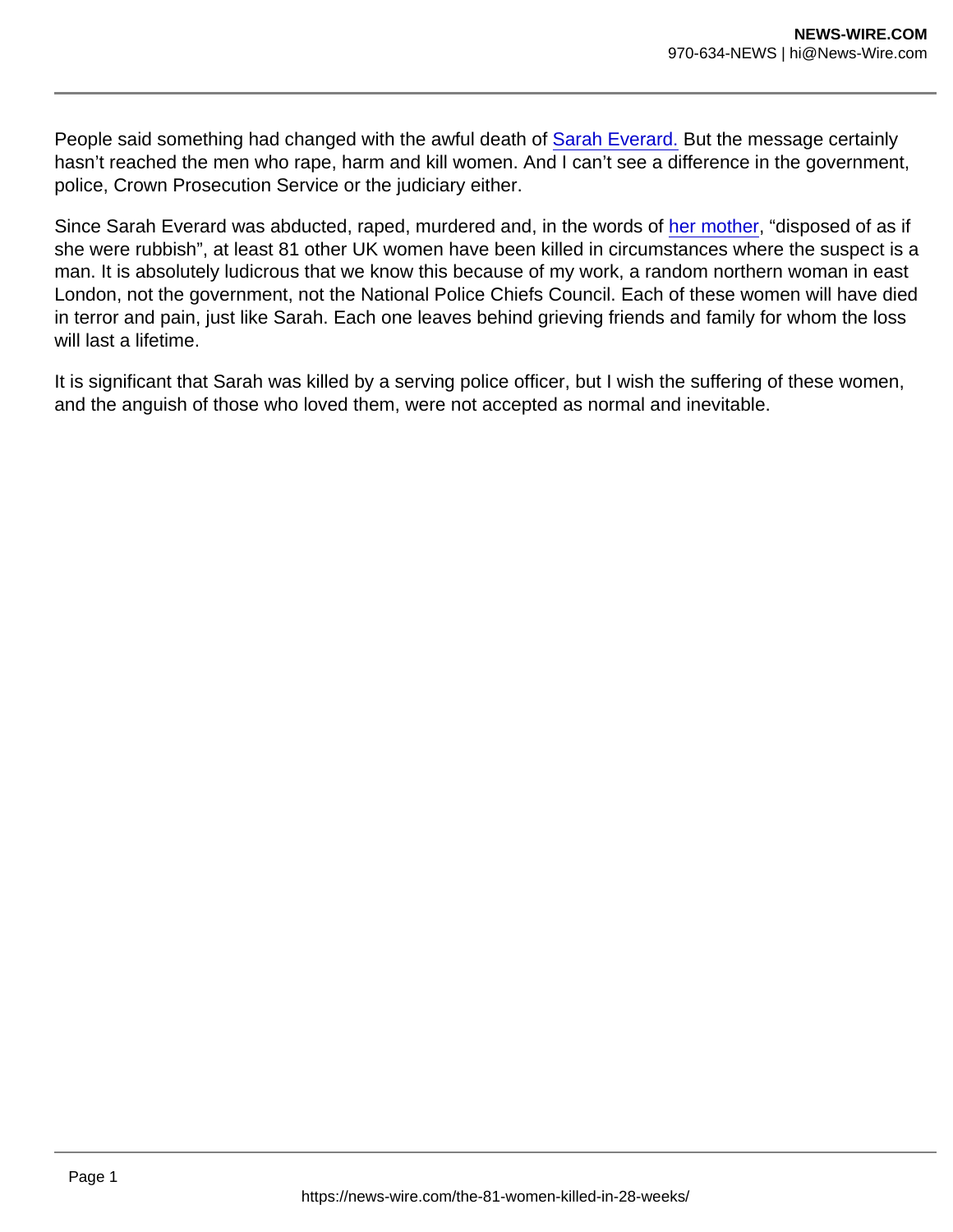Sarah Everard. Photograph: Metropolitan Police/Reuters

Men's fatal violence against women cuts across all sections of society, across ages, class and ethnicity. But some women are afforded more empathy than others. Some are more likely to be disbelieved, to be blamed, to be sent away without the help they need. This appalling hierarchy of victims continues into death. It is almost always the young, conventionally attractive, middle-class white woman killed by a stranger, the perfect victim, that makes the front pages. Not the 50-year-old from a council estate in Leicestershire, killed by the father of her children after a 30-year marriage, where her life and dignity have been chipped away, little by little, every day. Perhaps until she found the strength to leave him and he chose to exercise the ultimate form of control. I want every woman's death to be a reason for soulsearching.

I started [Counting Dead Women](https://kareningalasmith.com/counting-dead-women/) in January 2012, after the murder of 20-year-old Kirsty Treloar, who had been referred to the charity of which I am chief executive, when she was trying to leave her violent boyfriend. A year and a half later, Clarrie O'Callaghan and I had our first conversation, one that would lead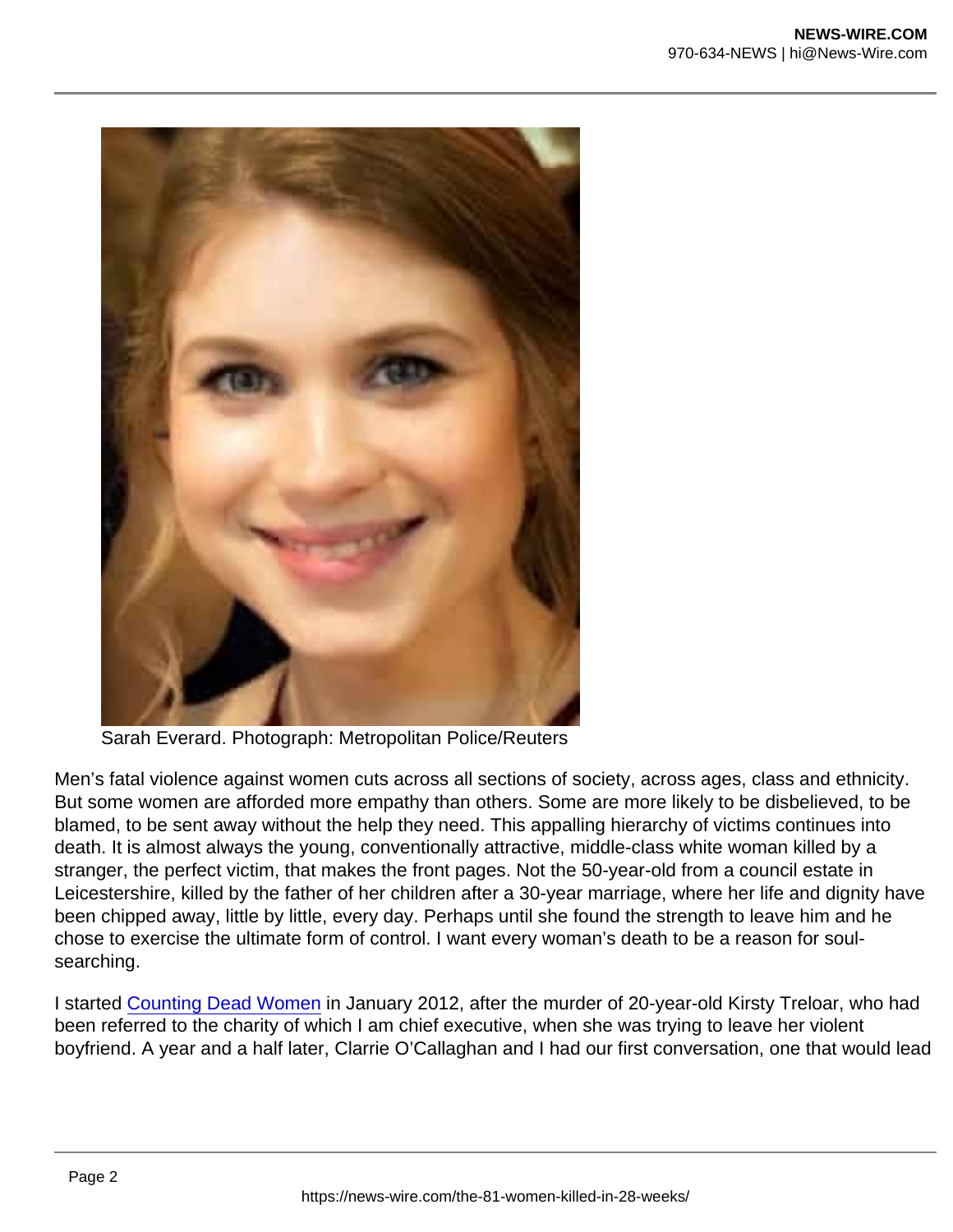to the development of the Femicide Census. We've made Freedom of Information requests going back to 2009 about men's fatal violence against women. From this we've identified that 62% of women killed by men are killed by a partner or ex-partner, and that at least a third of these women were in the process of leaving, or had left him; that teenage girls, as well as women in their 80s or 90s, can be killed by men who were supposed to love them; that 92% of women who are killed by men are killed by someone they know. One in 12 is a woman who is killed by her son.

Black women are disproportionately victimised, yet more likely to receive a sub-standard response from state agencies. And [Sarah Everard](https://www.theguardian.com/uk-news/sarah-everard) was the 16th woman to be killed by a serving or former police officer since 2009.

Has something changed since Sarah Everard was abducted, raped, murdered and disposed of by Wayne Couzens? The government has published the third national strategy to tackle violence against women that doesn't name men as the perpetrators in the title. It names high-profile victims in the introduction but doesn't name femicide.

It is a folly if we set an ambition to end men's violence against women and girls if we cannot name women as disproportionally the victims and men as overwhelmingly the perpetrators of sexual and domestic violence and abuse.

The Observer and [Femicide](https://www.theguardian.com/society/femicide) Census's End Femicide campaign is important. The media plays a huge role in shaping people's attitudes and understanding and it is to the Observer's credit that it is looking at femicide in depth. Femicide is not just homicide of women by men, it's about how and why women are killed and how this is different from when men are killed.

Understanding this is a key step towards ending femicide.

# The 81 Women allegedly killed by men since the murder of Sarah Everard

Data compiled by Karen Ingala-Smith on her blog Counting Dead Women

1. Geetika Goyal, 29, died 4 March

2. Imogen Bohajczuk, 29, died 4 March

3. Wenjing Xu , 16, died 5 March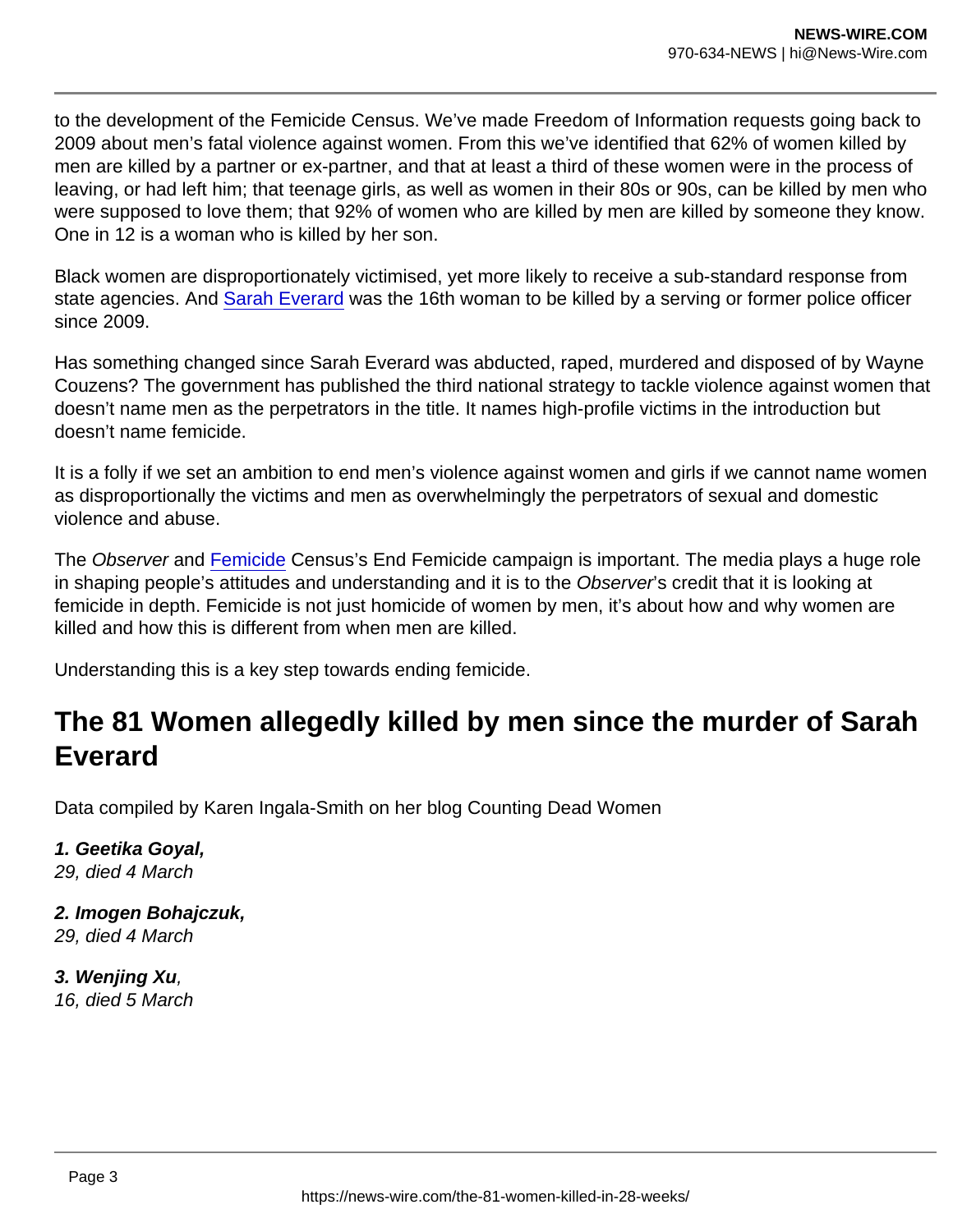## **4. Karen McClean,**

50, died 19 March

## **5. Stacey Knell,**

30, died 19 March

## **6. Smita Mistry**,

32, died 23 March

## **7. Sammy Mills,**

31, died 23 March

## **8. Patricia Audsley**,

66, died 25 March

#### **9. Phyllis Nelson**,

76, died 26 March

#### **10. Klaudia Soltys,**

30, died 27 March

#### **11. Simone Ambler,**

49, died 29 March

#### **12. Emma McArthur**,

49, died 1 April

#### **13. Sherrie Milnes,**

51, died 1 April

#### **14. Constanta Bunea,**

50, died 4 April

#### **15. Jacqueline Grant,**

54, died 6 April

#### **16. Loretta Herman**,

85, died 9 April

## **17. Egle Vengaliene,**

34, died 9 April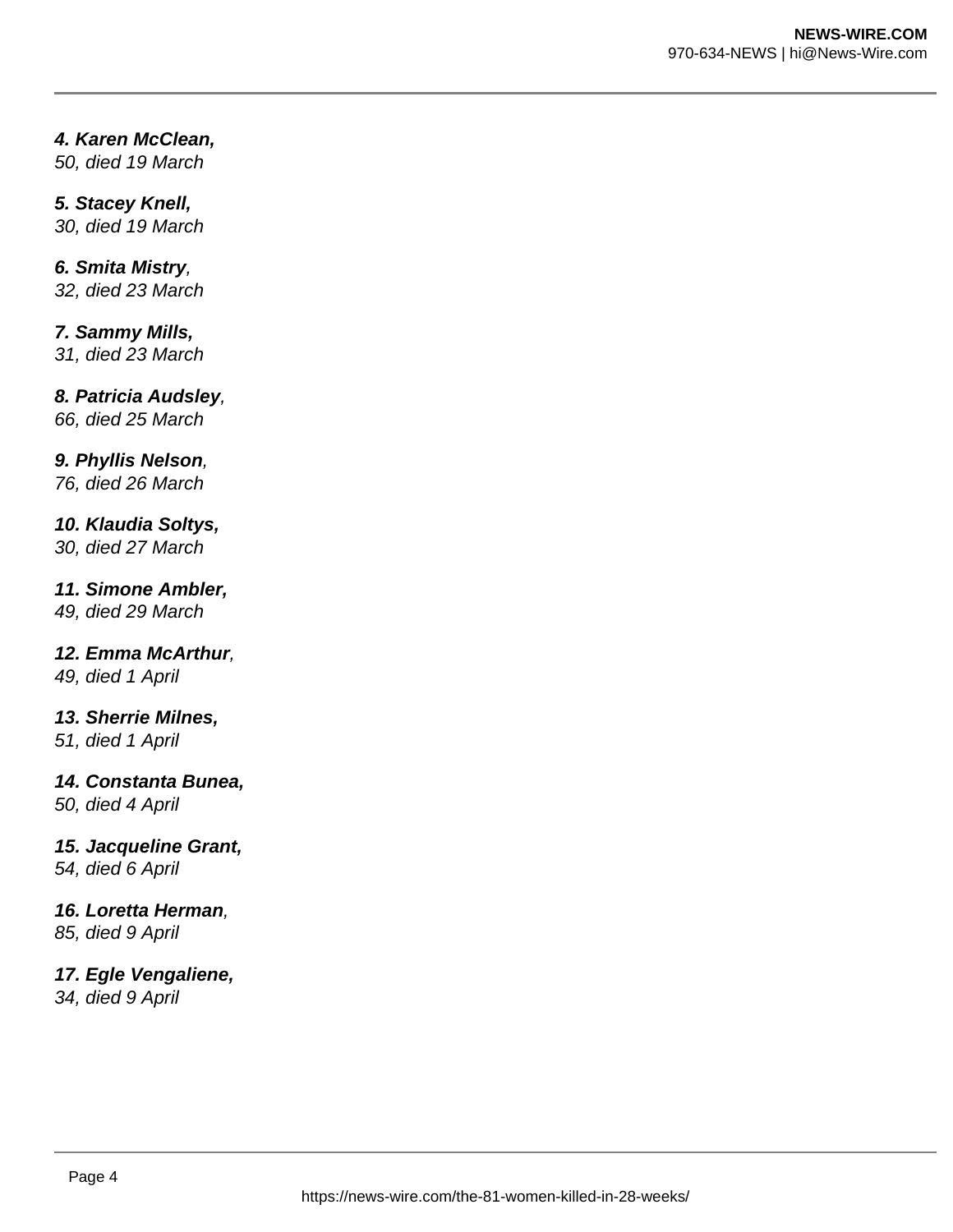#### **18. Sally Metcalf,**

68, died 10 April

#### **19. Sarah Keith,**

26, died 13 April

#### **20. Peggy Wright,**

83, died 18 April

#### **21. Charmaine O'Donnell,**

25, died 23 April

#### **22. Michelle Cooper,**

40, died 23 April

#### **23. Kerry Bradford**,

57, died 25 April

#### **24. Julia James,**

53, died 27 April

#### **25. Beth Aspey,**

34, died 30 April

## **26. Susan Booth**,

62, died 2 May

#### **27. Mayra Zulfiqar,**

26, died 3 May

#### **28. Maria Rawlings,**

45, died 4 May

#### **29. Chenise Gregory,**

29, died 4 May

#### **30. Agnes Akom**,

20, went missing 9 May

#### **31. Wendy Cole,**

70, died 10 May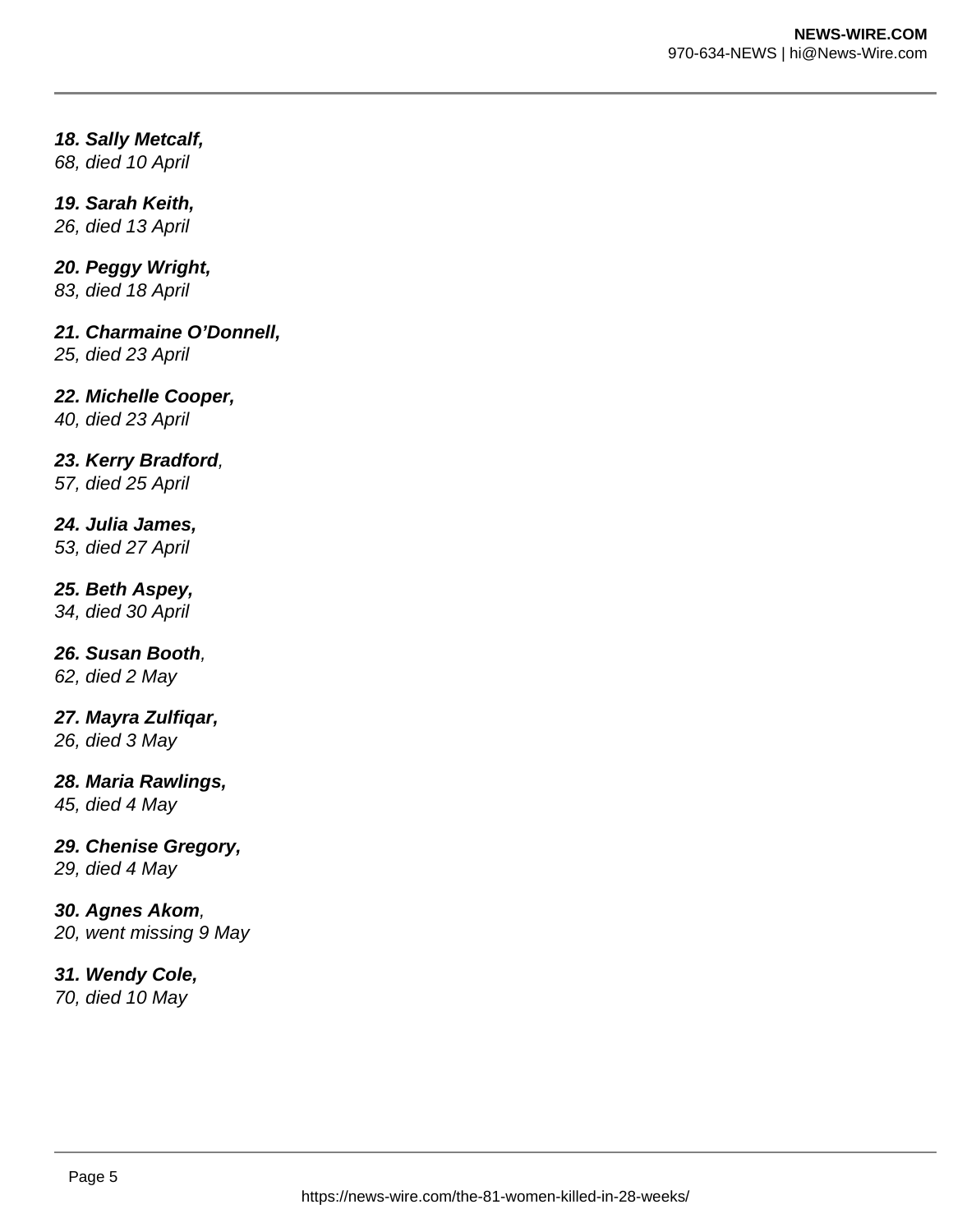#### **32. Caroline Crouch,**

20, died 11 May

#### **33. Svetlana Mihalachi,**

53, died 12 May

#### **34. Nicola Kirk,**

45, died 12 May

#### **35. Unnamed woman**,

32, died 13 May

#### **36. Agita Geslere,**

61, died 25 May

#### **37. Lauren Wilson**,

34, died 26 May

#### **38. Peninah Kabeba**,

42, died 27 May

#### **39. Jill Hickery**,

80s, died 29 May

#### **40. Bethany Vincent**,

26, died 31 May

#### **41. Esther Brown**,

67, died 1 June

#### **42. Michaela Hall**,

49, died 1 June

## **43. Mildred Whitmore**,

84, died 1 June

## **44. Stacey Clay**,

39, died 2 June

#### **45. Linda Hood**,

68, died 11 June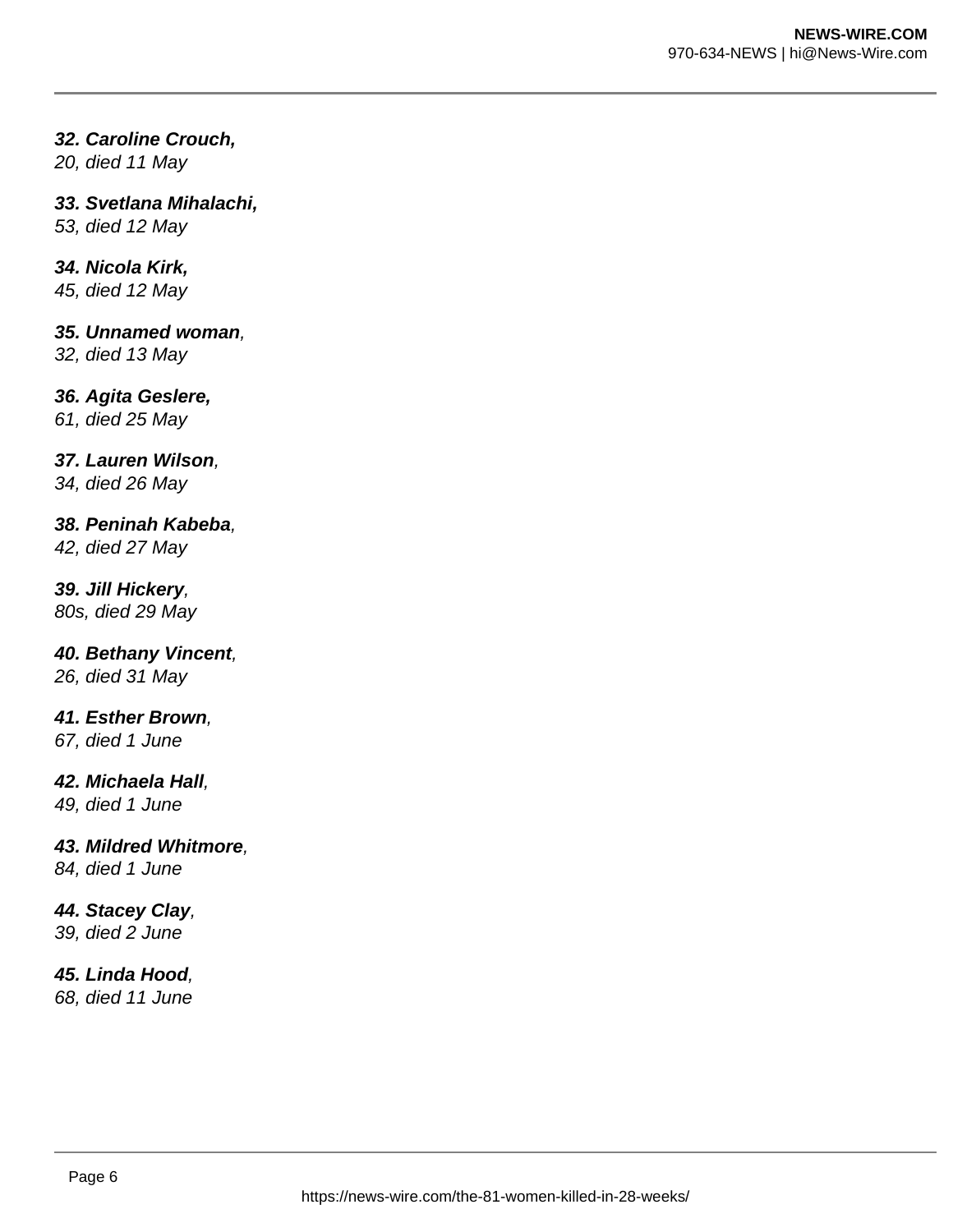#### **46. Marlene Coleman**,

53, died 16 June

#### **47. Sophie Cartlidge**,

39, died 18 June

#### **48. Gracie Spinks**,

23, died 18 June

## **49. Michelle Hibbert**,

29, died 19 June

#### **50. Kim Dearden**,

63, died 20 June

#### **51. Sally Poynton**,

44, died 22 June

**52. Catherine Wardleworth**, 70s, died 23 June

#### **53. Sukhjit Badial,**

73, died 29 June

#### **54. Elsie Pinder**,

66, died 3 July

#### **55. Catherine Stewart**,

54, died 4 July

#### **56. Ishrat Ahmed**,

52, died 4 July

#### **57. Tamara Padi**,

43, died 7 July

#### **58. Katie Brankin**,

37, died 12 July

#### **59. Sandra Hughes**,

63, died 13 July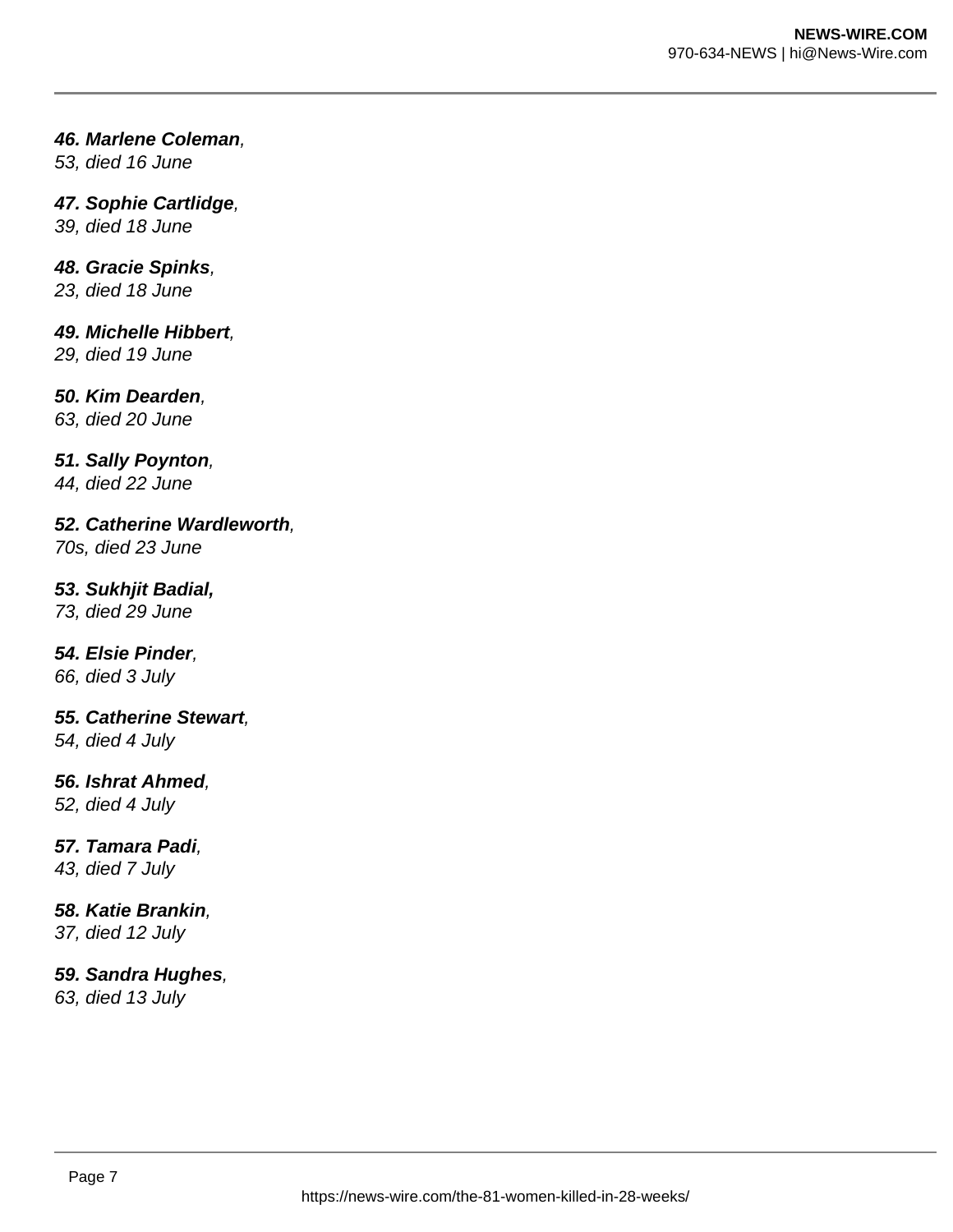#### **60. Beatrice Stoica**,

36, died 23 July

#### **61. Pat Holland**,

83, died 24 July

#### **62. Yordanos Brhane**,

19, died 31 July

#### **63. Amanda Selby**,

15, died 31 July

#### **64. Louise Kam**,

71, found dead 1 August

#### **65. Malgorzata Lechanska**,

37, died 1 August

#### **66. Megan Newborough**,

23, found dead 8 August

#### **67. Diana Nichols**,

57, died 9 August

#### **68. Maxine Davison**,

51, died 12 August

## **69. Kate Shepherd**,

66, died 12 August

#### **70. Bella Nicandro**,

76, died 14 August

## **71. Eileen Barrott**,

50, died 15 August

#### **72. Sharon Pickles**,

45, died 19 August

#### **73. Helen Anderson**,

41, died 23 August